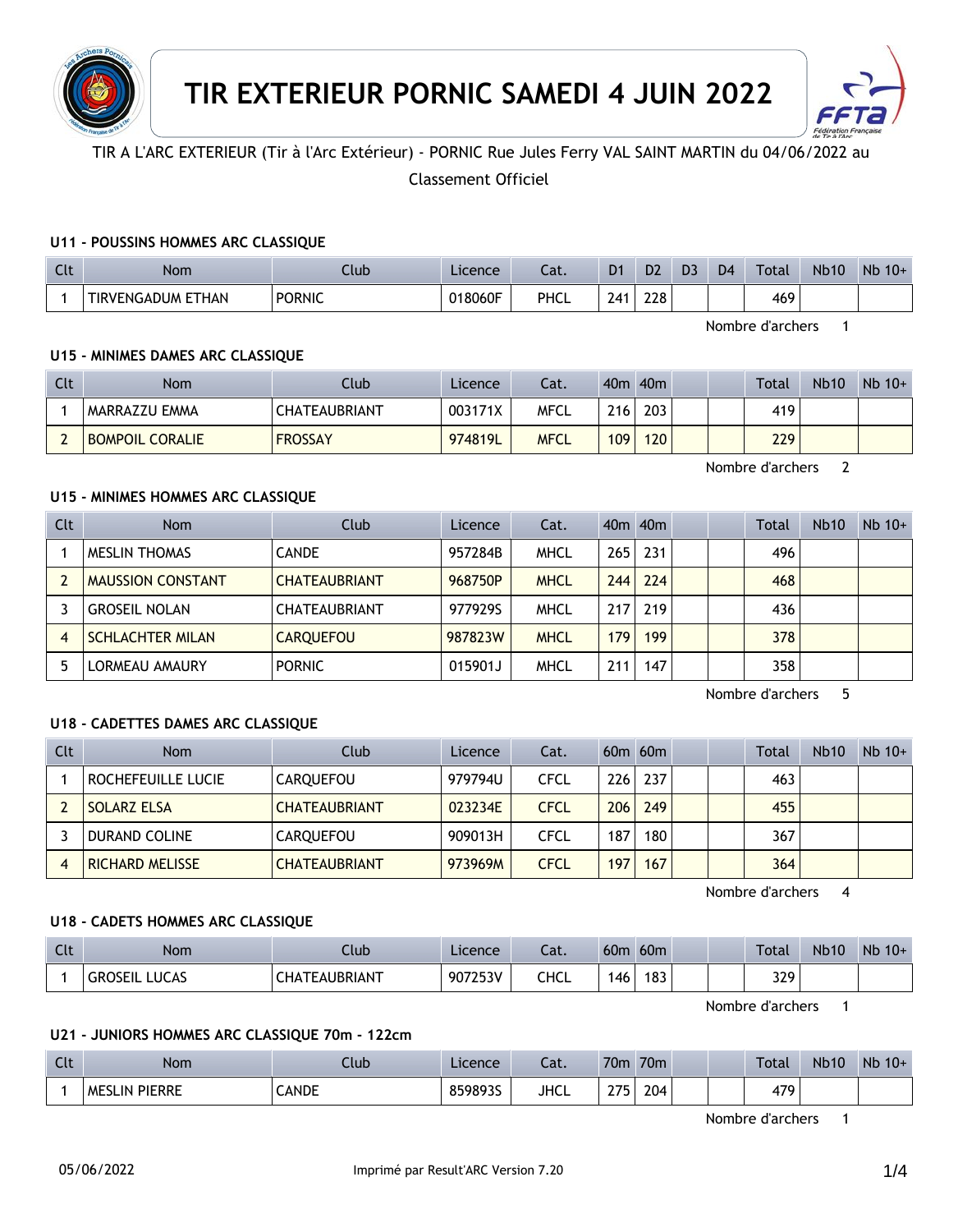#### **SENIORS 1 HOMMES ARC CLASSIQUE 70m - 122cm**

| Clt | <b>Nom</b>      | Club                       | Licence | Cat.               |     | 70m 70m |  | Total | <b>Nb10</b> | $Nb$ 10+ |
|-----|-----------------|----------------------------|---------|--------------------|-----|---------|--|-------|-------------|----------|
|     | WOZNIOK ANTOINE | <b>TINTENIAC</b>           | 977092G | S <sub>1</sub> HCL | 293 | 281     |  | 574   |             |          |
|     | OUAIRY DYLAN    | <b>MONTOIR DE BRETAGNE</b> | 836820M | S <sub>1</sub> HCL | 263 | 290     |  | 553   |             |          |
|     | RENAUD ROMAIN   | MONTOIR DE BRETAGNE        | 662017J | S1HCL              | 202 | 238     |  | 440   |             |          |

Nombre d'archers 3

### **SENIORS 1 HOMMES ARC A POULIES 50m - 80cm**

| Clt | Nom                          | Llub | Licence | $-1$<br>cal.       | 50 <sub>m</sub>  | 50 <sub>m</sub>      |  | Total      | <b>Nb10</b> | Nb<br>$10+$ |
|-----|------------------------------|------|---------|--------------------|------------------|----------------------|--|------------|-------------|-------------|
|     | <b>DYLAN</b><br><b>ARAUD</b> | LAIN | 792818. | S <sub>1</sub> HCO | <b>CCC</b><br>ັ້ | $\sim$ $\sim$<br>334 |  | 113<br>663 |             |             |

Nombre d'archers 1

### **SENIORS 2 HOMMES ARC A POULIES 50m - 80cm**

| Clt | <b>Nom</b>             | Club           | Licence | ົາ <del>1</del><br>٥dι.        | 50 <sub>m</sub> | 50 <sub>m</sub> |  | Total | <b>Nb10</b> | Nb<br>$10+$ |
|-----|------------------------|----------------|---------|--------------------------------|-----------------|-----------------|--|-------|-------------|-------------|
|     | <b>BOMPOIL NICOLAS</b> | <b>FROSSAY</b> | 593753J | S <sub>2</sub> HC <sub>O</sub> | 301             | 264             |  | 565   |             |             |

Nombre d'archers 1

# **SENIORS 3 HOMMES ARC A POULIES 50m - 80cm**

| $C1+$<br>$\overline{\phantom{a}}$ | <b>Nom</b>             | Llub                      | Licence | $\sim$<br>cal. | 50 <sub>m</sub> | 50 <sub>m</sub> |  | Total | <b>Nb10</b> | <b>Nb</b><br>$10+$ |
|-----------------------------------|------------------------|---------------------------|---------|----------------|-----------------|-----------------|--|-------|-------------|--------------------|
|                                   | <b>BOMPOIL MARTIAL</b> | <b>EDOCCAV</b><br>ו אככטח | 593752H | S3HCC          | 209             | つつに<br>LJ J     |  | 444   |             |                    |

Nombre d'archers 1

### **U13 - BENJAMINES DAMES ARC CLASSIQUE 20m - 80cm**

| Clt | Nom                       | Club             | Licence | Cat.        |     | $20m$ $20m$ |  | Total | <b>Nb10</b> | $Nb$ 10+ |
|-----|---------------------------|------------------|---------|-------------|-----|-------------|--|-------|-------------|----------|
|     | ROYER JULIA               | <b>CORDEMAIS</b> | 007004N | <b>BFCL</b> | 310 | 309         |  | 619   |             |          |
|     | <b>MOCQUARD AGATHE</b>    | <b>PORNIC</b>    | 018517C | <b>BFCL</b> | 253 | 257         |  | 510   |             |          |
|     | <b>RETEUXMORIS CARMEN</b> | <b>CORDEMAIS</b> | 016418W | <b>BFCL</b> | 231 | 228         |  | 459   |             |          |

Nombre d'archers 3

#### **U13 - BENJAMINS HOMMES ARC CLASSIQUE 20m - 80cm**

| Clt | <b>Nom</b>               | Club             | Licence | Cat.        |     | 20 <sub>m</sub> 20 <sub>m</sub> |  | <b>Total</b> | <b>Nb10</b>     | $Nb$ 10+ |
|-----|--------------------------|------------------|---------|-------------|-----|---------------------------------|--|--------------|-----------------|----------|
|     | LELIEVRE NINO            | <b>CORDEMAIS</b> | 016410M | <b>BHCL</b> | 247 | 247                             |  | 494          |                 |          |
|     | <b>MARCETEAU TITOUAN</b> | <b>CORDEMAIS</b> | 0164145 | <b>BHCL</b> | 180 | 138                             |  | 318          | 10 <sup>°</sup> |          |
|     | RAGOT NATHAN             | <b>CORDEMAIS</b> | 016416U | <b>BHCL</b> | 184 | 134                             |  | 318          | 10              |          |

Nombre d'archers 3

#### **U18 - CADETTES DAMES ARC CLASSIQUE 50m - 122cm**

| Clt | <b>Nom</b>            | Club             | Licence | Cat.        |     | 50 <sub>m</sub> 50 <sub>m</sub> |  | Total | <b>Nb10</b> | $Nb$ 10+ |
|-----|-----------------------|------------------|---------|-------------|-----|---------------------------------|--|-------|-------------|----------|
|     | LEDENVIC MARYLOU      | <b>CORDEMAIS</b> | 016407J | <b>CFCL</b> | 245 | 235                             |  | 480   |             |          |
|     | LECHARDEUR MELINE     | <b>PORNIC</b>    | 983511J | <b>CFCL</b> | 169 | 212                             |  | 381   |             |          |
|     | <b>MOCOUARD ANAIS</b> | <b>PORNIC</b>    | 018518D | <b>CFCL</b> | 227 | 153                             |  | 380   |             |          |
|     | LECARPENTIER LISA     | <b>CORDEMAIS</b> | 016404F | <b>CFCL</b> | 114 | 87                              |  | 201   |             |          |

Nombre d'archers 4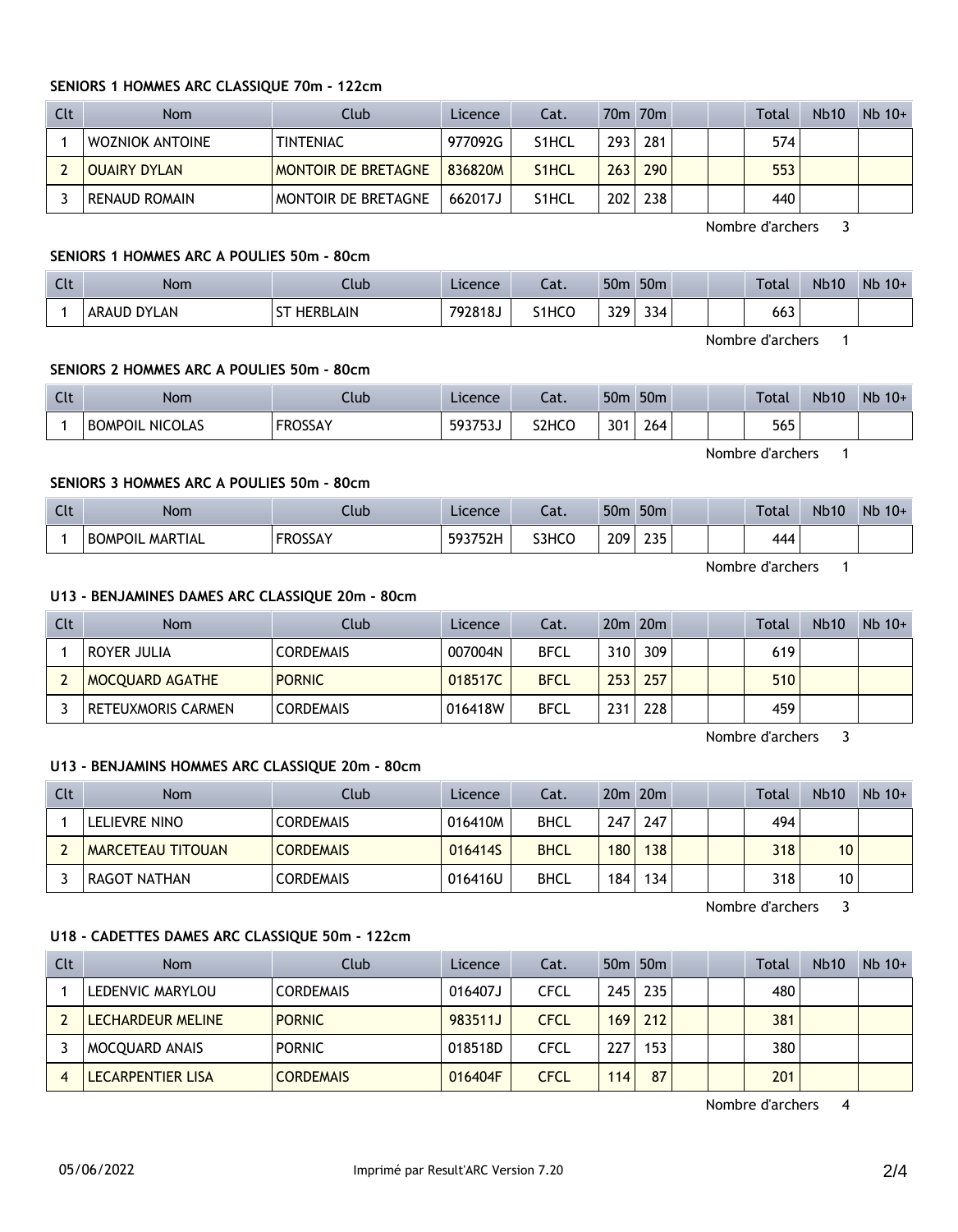#### **U18 - CADETS HOMMES ARC CLASSIQUE 50m - 122cm**

| Clt | <b>Nom</b>         | Club                 | Licence | Cat. |     | 50 <sub>m</sub> 50 <sub>m</sub> |  | Total | <b>Nb10</b> | $Nb$ 10+ |
|-----|--------------------|----------------------|---------|------|-----|---------------------------------|--|-------|-------------|----------|
|     | ALLEAUME EWANN     | <b>PORNIC</b>        | 911671X | CHCL | 223 | 203                             |  | 426   |             |          |
|     | <b>CRUSSON LUC</b> | <b>CHATEAUBRIANT</b> | 858370L | CHCL | 203 | 219                             |  | 422   |             |          |
|     | I SEJOURNE MATEO   | <b>FROSSAY</b>       | 970722H | CHCL | 162 | 204                             |  | 366   |             |          |

Nombre d'archers 3

### **SENIORS 1 DAMES ARC CLASSIQUE 50m - 122cm**

| Clt | <b>Nom</b>              | Club               | Licence | Cat.               |     |     | 50m 50m 50m 50m | Total | Nb <sub>10</sub> | $Nb$ 10+ |
|-----|-------------------------|--------------------|---------|--------------------|-----|-----|-----------------|-------|------------------|----------|
|     | <b>MONNET LOUISA</b>    | <b>ST HERBLAIN</b> | 736583J | S <sub>1</sub> FCL | 305 | 301 |                 | 606   |                  |          |
|     | <b>MARCETEAU EMILIE</b> | <b>CORDEMAIS</b>   | 030308U | S <sub>1</sub> FCL | 296 | 285 |                 | 581   |                  |          |
|     | LAURENT CLARA           | <b>DONGES</b>      | 885067E | S1FCL              | 248 | 239 |                 | 487   |                  |          |

Nombre d'archers 3

### **SENIORS 1 HOMMES ARC CLASSIQUE 50m - 122cm**

| Clt | <b>Nom</b>                           | Club      | Licence | $\sim$<br>Cal. | 50 <sub>m</sub> | 50 <sub>m</sub> |  | Total | <b>Nb10</b> | <b>Nb</b><br>$10+$ |
|-----|--------------------------------------|-----------|---------|----------------|-----------------|-----------------|--|-------|-------------|--------------------|
|     | <b>_AUME</b><br><b>ROYER</b><br>GHII | CORDEMAIS | 022045M | S1HCL          | 282             | 288             |  | 570   |             |                    |

Nombre d'archers 1

#### **SENIORS 2 HOMMES ARC CLASSIQUE 50m - 122cm**

| Clt | <b>Nom</b>             | Club                 | Licence | Cat.               |     | 50 <sub>m</sub> 50 <sub>m</sub> |  | Total | <b>Nb10</b> | $Nb$ 10+ |
|-----|------------------------|----------------------|---------|--------------------|-----|---------------------------------|--|-------|-------------|----------|
|     | LEBLANC JEROME         | <b>FROSSAY</b>       | 919293G | S <sub>2</sub> HCL | 279 | 275                             |  | 554   |             |          |
|     | <b>GROSEIL THIERRY</b> | <b>CHATEAUBRIANT</b> | 079206U | S <sub>2</sub> HCL | 254 | 267                             |  | 521   |             |          |
|     | LAURENT PASCAL         | <b>CORDEMAIS</b>     | 885073L | S <sub>2</sub> HCL | 254 | 262                             |  | 516   |             |          |
|     | <b>FORET STEPHANE</b>  | <b>PORNIC</b>        | 034583R | S <sub>2</sub> HCL | 200 | 173                             |  | 373   |             |          |

Nombre d'archers 4

### **SENIORS 3 DAMES ARC CLASSIQUE 50m - 122cm**

| <b>Clt</b> | Nom                            | Ilub          | Licence | ۰.,<br>cal. | 50n | 50 <sub>m</sub> |  | Total | <b>Nb10</b> | Nb<br>$10+$ |
|------------|--------------------------------|---------------|---------|-------------|-----|-----------------|--|-------|-------------|-------------|
|            | <b>ISABELLE</b><br>.HE<br>-AU( | <b>PORNIC</b> | 839028M | S3FCL       | 266 | 248             |  | 514   |             |             |

Nombre d'archers 1

### **SENIORS 3 HOMMES ARC CLASSIQUE 50m - 122cm**

| Clt            | <b>Nom</b>               | Club               | Licence | Cat.  |     | 50 <sub>m</sub> 50 <sub>m</sub> |  | Total | Nb10 | $Nb$ 10+ |
|----------------|--------------------------|--------------------|---------|-------|-----|---------------------------------|--|-------|------|----------|
|                | <b>BELMONTE MICHEL</b>   | <b>DAUMERAY</b>    | 407727G | S3HCL | 315 | 314                             |  | 629   |      |          |
| $\overline{2}$ | <b>RENAUDINEAU HENRI</b> | <b>PORNIC</b>      | 010726J | S3HCL | 304 | 308                             |  | 612   |      |          |
| 3              | <b>BRACHET BERNARD</b>   | <b>ST HERBLAIN</b> | 453378C | S3HCL | 297 | 304                             |  | 601   |      |          |
| $\overline{4}$ | <b>PERRE HUBERT</b>      | <b>COUERON</b>     | 009623K | S3HCL | 296 | 301                             |  | 597   |      |          |
| 5              | DUMONT JEAN LUC          | <b>VERTOU</b>      | 873182L | S3HCL | 274 | 280                             |  | 554   |      |          |
| 6              | <b>PETITJEAN DIDIER</b>  | <b>CORDEMAIS</b>   | 612610F | S3HCL | 275 | 272                             |  | 547   |      |          |
| 7              | LE ROUSSEAU YVON         | <b>CORDEMAIS</b>   | 967298L | S3HCL | 269 | 265                             |  | 534   |      |          |
| 8              | <b>ROBERT DOMINIOUE</b>  | <b>ST NAZAIRE</b>  | 694532B | S3HCL | 252 | 273                             |  | 525   |      |          |
| 9              | LE ROCH ANDRE            | <b>PORNIC</b>      | 808388H | S3HCL | 237 | 249                             |  | 486   |      |          |